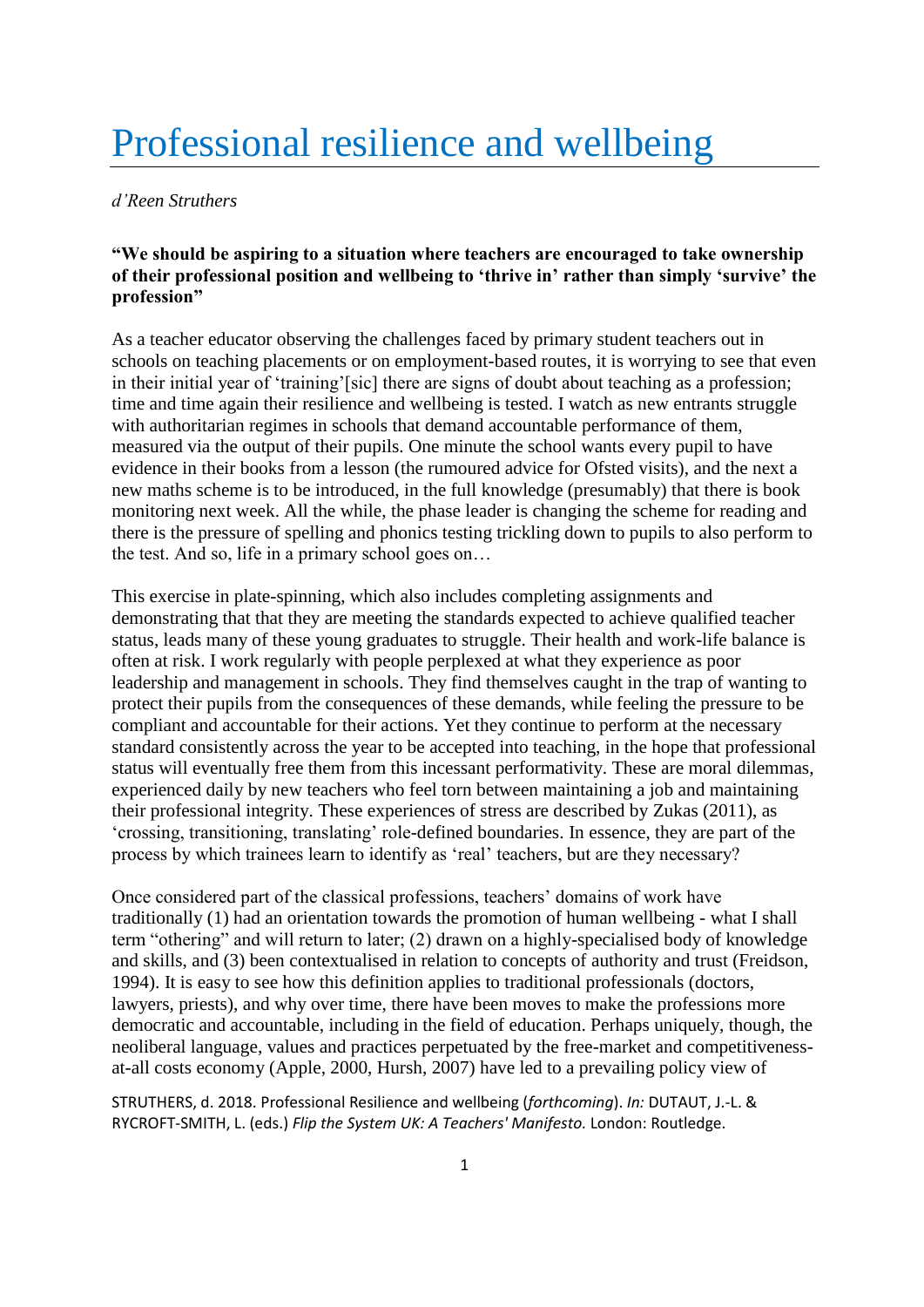teaching as a technical craft, easily learnt on the job, without need to engage with a critical theoretical body of knowledge. There has been a 'policy turn' away from 'a predominant focus on specifying the necessary knowledge for teaching, toward specifying teaching practices that entail knowledge and doing' (McDonald et al., 2013). Authority and trust have been eroded too, so that with the marketisation of education, students or pupils have become clients, knowledge a commodity to be 'transferred' and all sight of the 'public good' dismissed in favour of global economic considerations. Biesta (2016) reminds us that turning schools into small businesses distorts what education is about and significantly undermines the ability of teachers to be teachers and of schools, colleges and universities to be educational institutions (p.87).

Still further, externally imposed school accountability systems have become a common element of the UK education system with central government-led policies tied closely to the OECD's PISA data. With test scores disaggregated to students, teachers and schools, there is evidence that they directly affect the morale of teachers exponentially (Dworkin, 2009). This disaggregation of results frequently means that praise or blame can be ascribed to individual teachers and schools. Underlying assumptions suggesting that low student achievement is a product of incompetent teachers have led to high-stakes accountability initiatives to end failing schools; a narrative of raising teacher 'quality' has impacted directly on policy approaches to teacher recruitment, training and curricula, resulting in increases in teacher workloads (Hargreaves, 1994) and what Apple (1987) termed the 'deskilling' of teachers. However, to attract high-quality teachers, recruitment drives the promotion of the job as 'inspirational', a chance to 'give something back' and an effort in social justice (DfE, 2017), while brushing aside the significant everyday challenges teachers face. Despite the rhetoric, the latest figures suggest attracting new teachers into the profession with such promises is not working.

With the tension between what is healthy and sustainable for individual teachers increasingly set against the needs of the institutions they work in, teacher educators must also grapple with resilience's counter-concept: resistance. The question for my colleagues and me is whether we teacher educators should be seeking to prepare teachers for the way schools are (adapting to institutions) or focus on preparing new professionals for the ways schools could and should be (transforming institutions)?

Evidently, an overemphasis on resistance could leave teachers and teachers-to-be unable to find or hold a position in schools (Ingersoll, 2001). At a time of concerns about teacher retention and sustainability, this is of vital significance. Certainly, there are concerns that the hyper-focus on resilience within international teacher education research and practice is detrimental to both individual teachers and the teaching profession as a whole (MacBeath, 2012). Surely what we want are teachers who can both work in the current teaching profession *and* improve it: this calls for a clarity about how we use the terms 'resilience and wellbeing' and requires us to create and engage in opportunities to go beyond the mere replication of practice to a more critical engagement with the *contexts* of practice.

Ratner (2013), drawing from the field of cultural psychology, describes this as a macro–micro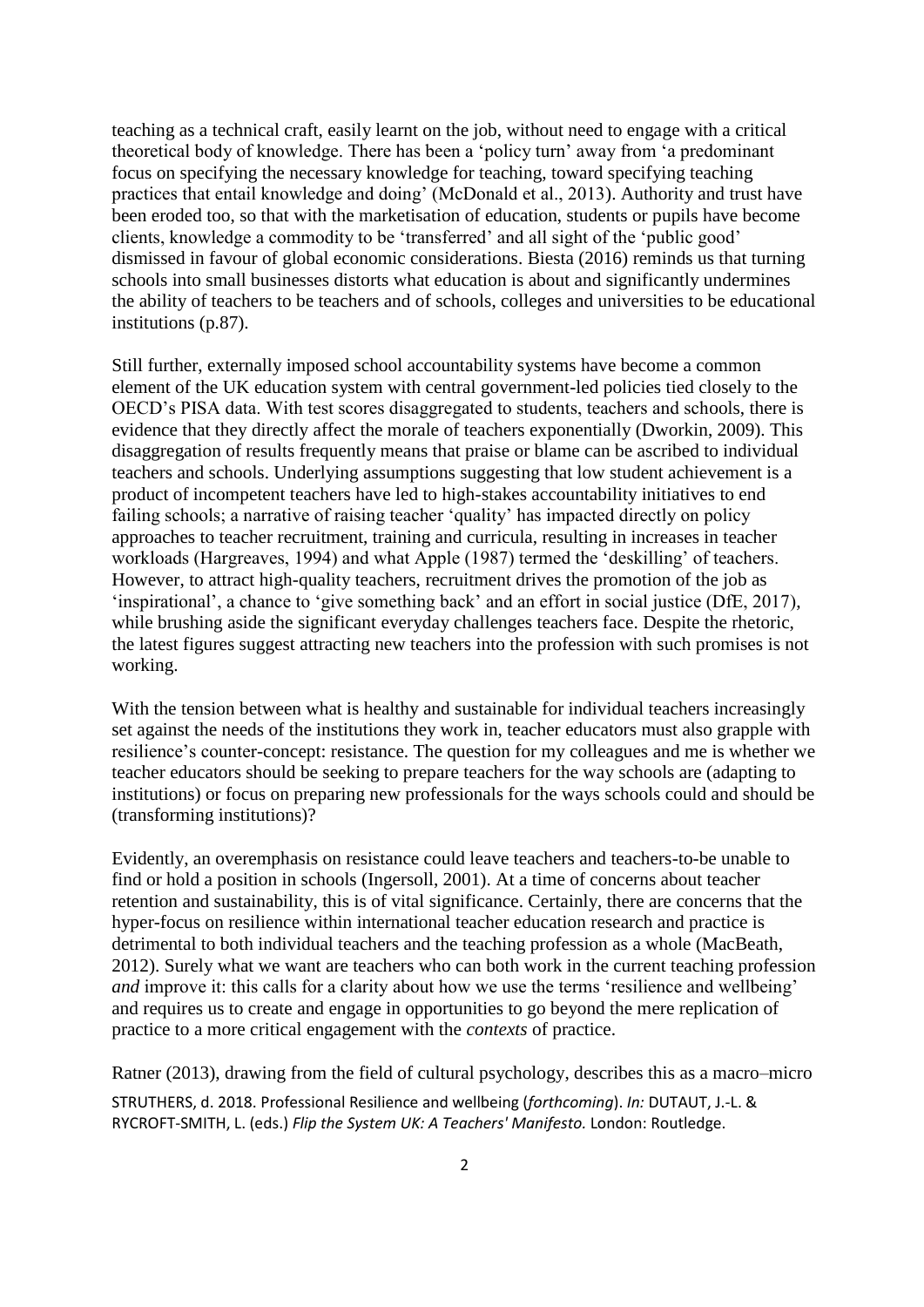phenomenon, where conditions that are often perceived to be intra-psychological (e.g. stress and depression) are actually rooted in social and institutional structures and processes. It is evident that already too much focus, responsibility and blame is placed on teacher characteristics, and not enough on the power of the environment, structure and the array of situational factors that impact the work of teachers.

Specifically, teacher burnout and resilience can be viewed from two different perspectives. The clinical (or psychological) approach argues that some teachers have better coping skills or personalities that allow them to resist the negative effects of stress. Burnout is seen as a personal malady resulting from the inability to cope with stress and the stressors associated with the work role. What arises from the tendency to "blame" the victim of burnout is the need to suggest ways to enhance coping skills, offering stress management, holistic health care and even yoga (Celoline, 1982, Pines, 1993). The sociological approach considers how not only structural and organisational variables themselves can serve as stressors to induce burnout, but also that change in structures and organisations may be necessary to promote teacher resilience. If burnout is seen as a form or work role alienation, then ways schools as organisations can mitigate stress and facilitate coping might seem a more strategic response. However, school environments can diminish teachers' perceived self-efficacy, threatening well-being (Johnson et al., 2014), especially when educational reforms mandate excessive conformity (Alexander, 2011).

When seen as an umbrella term for the ability to bounce back and manage conflicts, adaptability, commitment, flexibility, motivation, positivity and optimism, teacher *resilience* can easily become the goal of teacher retention. However, when over-emphasised by teacher educators and system leaders, this definition can too easily be presented as a set of coping mechanisms to promote wellbeing, while in fact it primarily benefits the institution at the expense of the teacher, leading to unsustainable professional tensions. When resilience is explained as 'positive adaption despite adversity' (Bottrell, 2009), almost inevitably, individualised explanations of human problems and their suggested amelioration, as a consequence, lead us to the psychologise and pathologise human problems. For the purpose of this article, I use the definition from Pemberton (2015) who describes resilience in relation to human behaviour as:

"… the capacity to remain flexible in our thoughts, feelings and behaviours when faced by a life disruption, or extended periods of pressure, so that we emerge from difficulty stronger, wiser and more able." (p.2)

Significantly, here is explicit reference to positive change for the betterment of the individual, as opposed to compliance to the status quo for the needs of the institution.

By contrast, teacher wellbeing can be viewed from both an individual and social perspective. While wellbeing can be associated with an innate desire to reach one's full potential (Ryan and Deci, 2001), it has also been noted that individual satisfaction and wellbeing can influence others contributing to a more collective, inclusive sense of the concept (ibid). The psychological concept of wellbeing is often accompanied in education by an emphasis on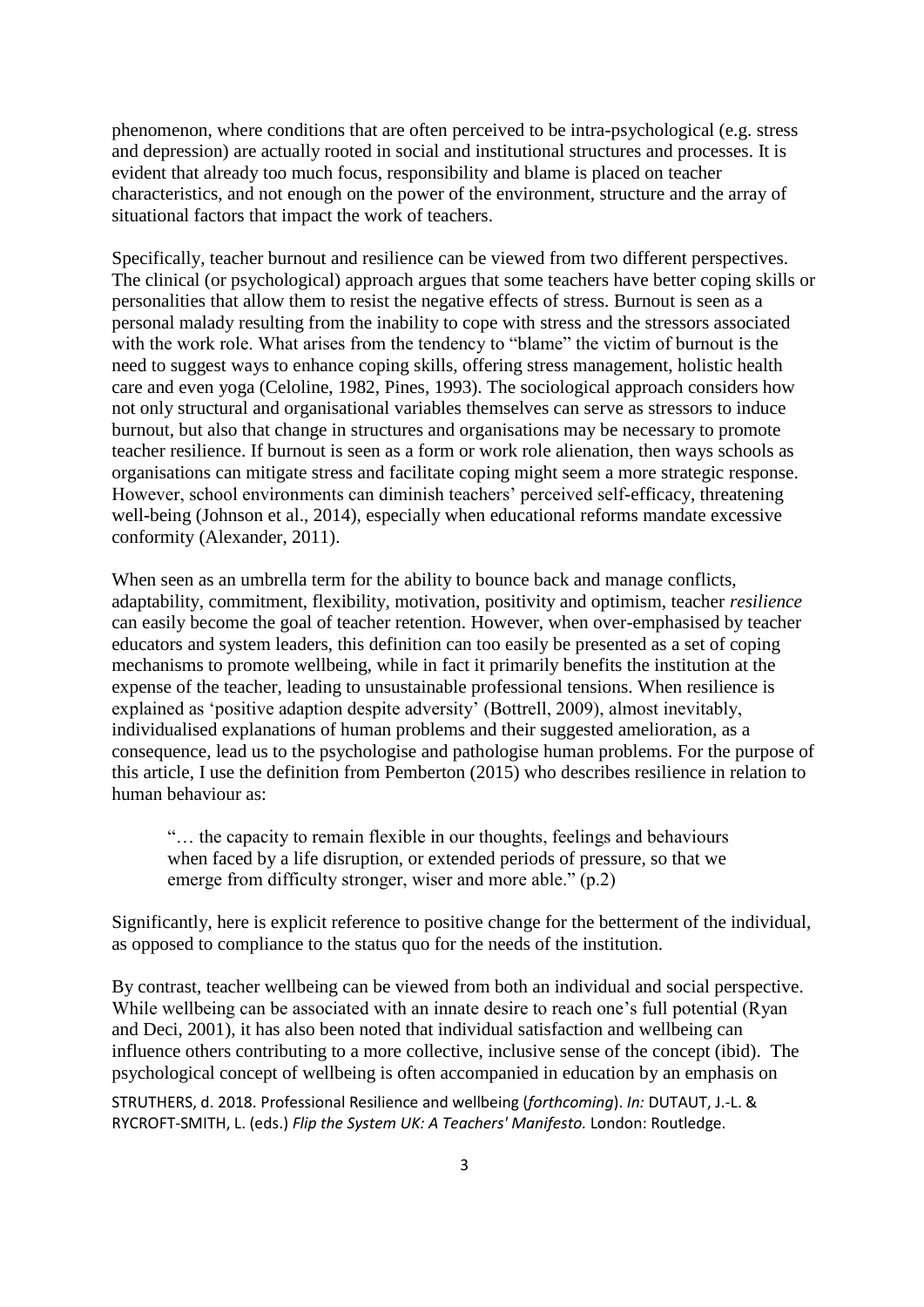physical, emotional, mental and spiritual fulfilment. Mental wellbeing, specifically, is linked to a limited conceptualisation of perceived stimulation in teachers' professional lives.



Fig 1. Psychological distress is at the wrong end of deteriorating psychological wellbeing

#### **The possibilities for teachers and teacher educators**

The challenge for teacher educators is *how* to support and promote teacher wellbeing: should they encourage teachers to own their professional responsibilities or support them to manage and cope with them? Often it can feel like suggesting the compartmentalisation of the 'professional' and 'personal' self, which runs the risk of teacher burnout, of physical and emotional exhaustion coupled with a mental distancing from one's professional life. This is relevant to the English context, where educational reform initiatives demand excessive conformity from teachers, supplanting efforts to continually renew the practice of teaching (Alexander, 2011). There is now a plethora of routes into teaching, with a predominance of school-led programmes of ITE. By implication, this means the focus is on inducting a new teacher into a particular school culture and habitus, rather than the teaching profession more generally, as offered by the traditional university routes (Struthers, 2013). Thus, the ultimate determinant of a teacher's success and the implied expectation of a professional educator remain malleability and resilience, while any focus on their work situation is effectively negated. This typically exemplifies instances where 'teachers are expected to manage their professional responsibilities rather than developing their own professional judgement' (Margolis et al., 2014).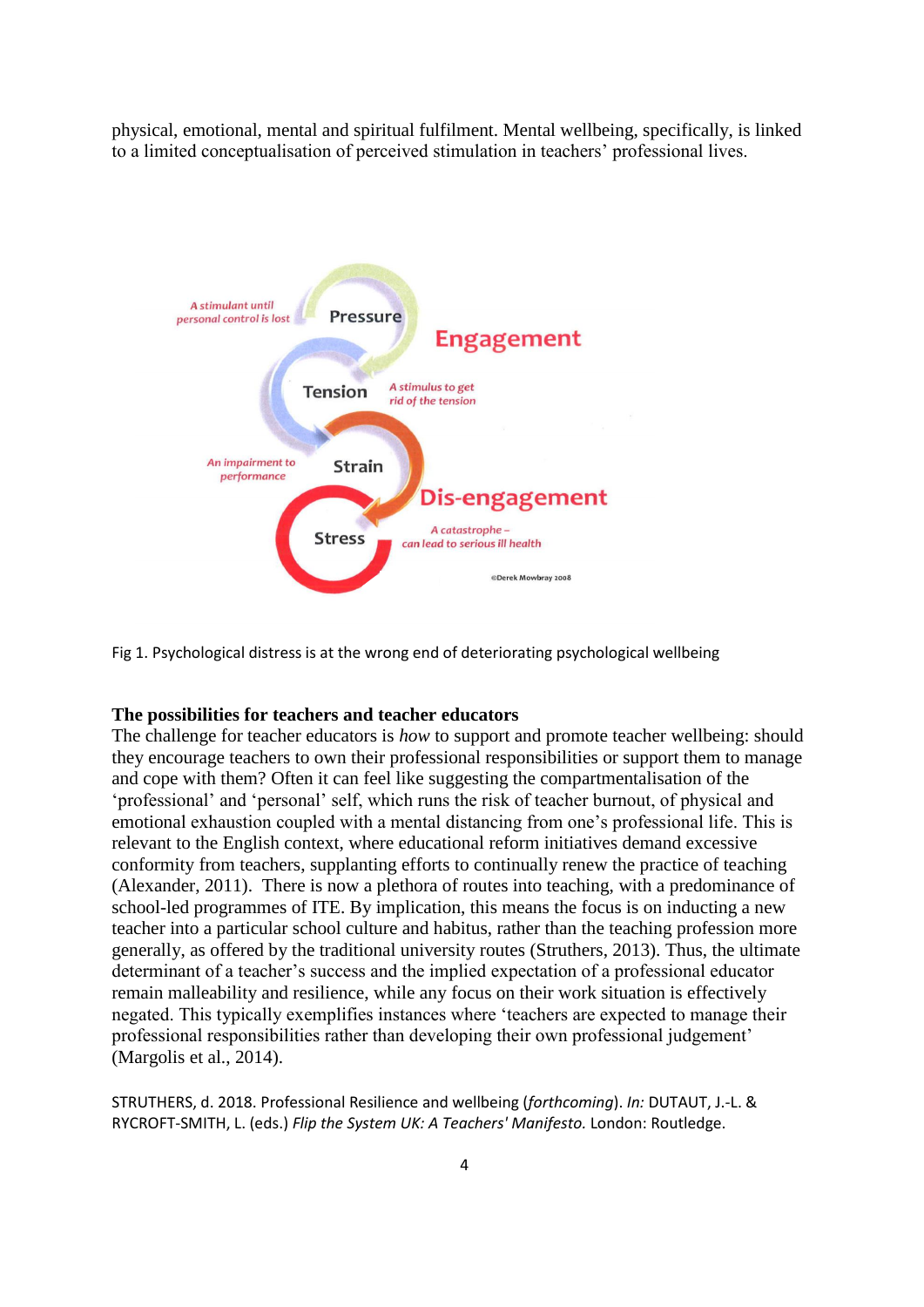We should be aspiring to a situation where teachers are encouraged to take ownership of their professional position and wellbeing to 'thrive in' rather than simply 'survive' the profession (Johnson et al., 2010). Underlying this approach is the belief that teachers need to develop their 'voice' and to have more agency in their workplace. While there are clinical strategies to support teachers to adopt a sense of agency and to depersonalise negative experiences, which usually involve one-to-one approaches to the development of coping skills, many teacher educators would not be trained for this work; nor does this approach attack the organisational or structural problems that teachers experience in school. More cost effective would be for schools to introduce social support networks and practices that did not stifle teacher enthusiasm. Perhaps changing the measure of school accountability to a more value-added approach rather than using test pass rates could be one approach, especially as we know that some pupils do less well on standardised tests. However, what is obvious is that blaming and holding teachers to account for shortcomings in the learning outcomes of their pupils, ignores the reality that factors outside the control of the schools often exert a significant effect upon pupils' knowledge acquisition. While teacher educators can support this, ultimately the school as the employing institution may not choose to engage with their workforce in these ways, instead feeling the pressure to put their best teachers with those pupils who are struggling, further impacting on teacher morale.

From Australia, a "Framework of Conditions Supporting Early Career Teacher Resilience" arising from research with new teachers, coordinated from across the continent, offers a refreshing social constructionist approach to resilience, by disrupting and diverting attention away from concerns over early career teachers' individual problems. Instead it takes a positive view about what it is that enables professional competence to develop, looking at the 'factors and transactions of individual experience and tracing their constitution in social relations, societal discourse and ideological positions' (Johnson et al., 2010, p. 533). There is also an explicit challenge to the normative criteria used to assess so-called 'resilience' in newly qualified teachers. The framework identifies five themes: (1) Policies and Practices (2) Teachers' work (3) School Culture (4) Relationships (5) Teacher Identity. Both teacher educators and teachers can therefore contemplate the way a teacher's reality is located in the context of policy and ideological demands, and framed by teachers' own moral qualities, which drive their interactions with their pupils.

To understand why this is an important step in the right direction, it is necessary to return here to the idea of "othering" as a fundamental aspect of teaching as a profession. Like healthcare workers, priests and counsellors, the job of teaching involves putting the interest of others at the forefront, scaffolding the learning and development of pupils. Framing teaching in a technocratic context poses a moral challenge to teacher-pupil relationships, and restricts individuals' ability to make informed professional judgements drawn from research-informed practice. When teacher agency is silenced and, as shown in Fig 1, the stimulant pressure shifts beyond personal control to become an overwhelming stress, not only is it harder to employ individual strategies to solve problems, but even when deployed, they are less effective. Collective practice, through professional learning communities, peer groups, mentoring, coaching and other forms of social networks can offer useful support, and hints at the kind of system within which professionalism in education can thrive.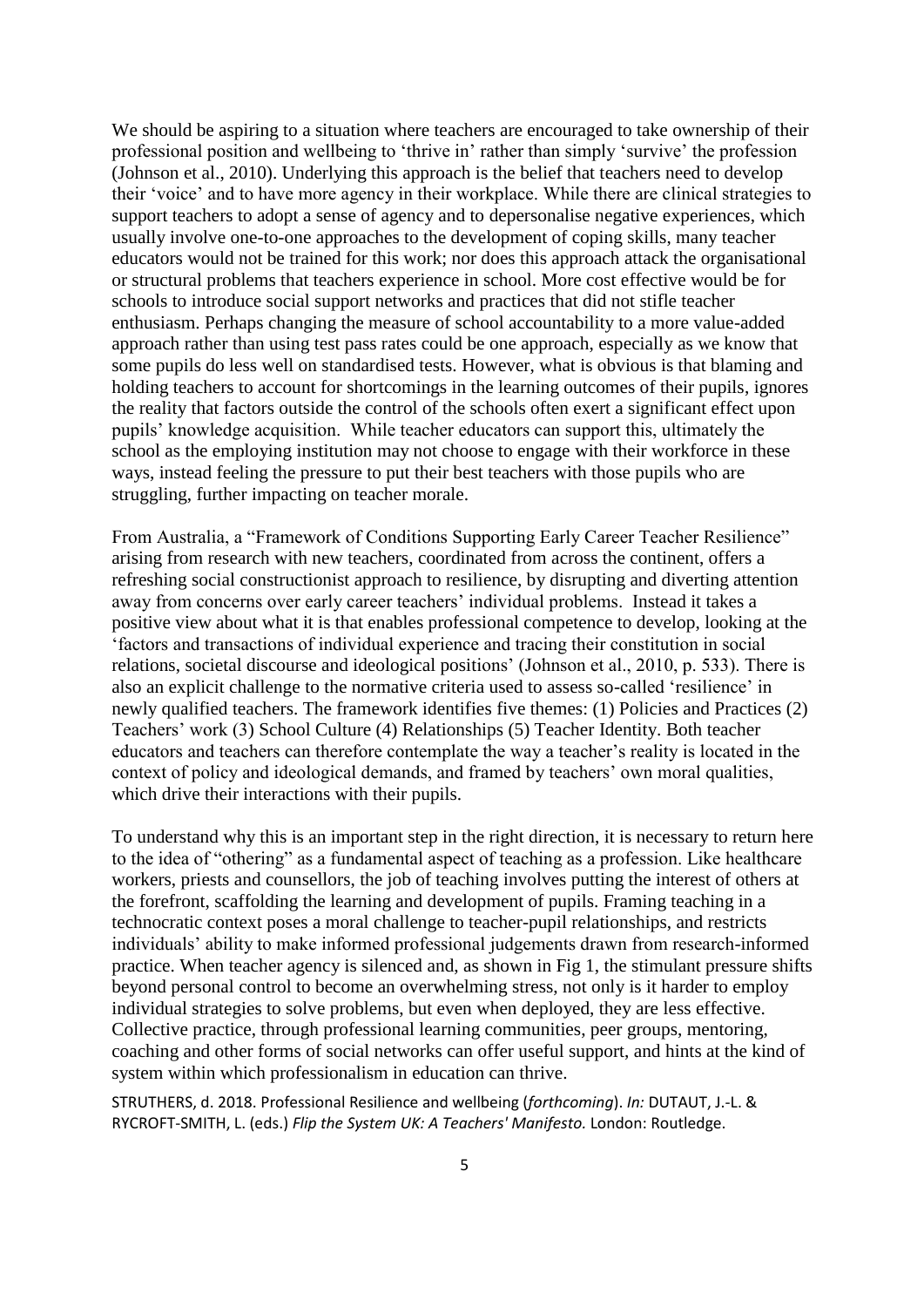In this context, it is evident that school-university partnerships are necessary for the development of a rigorous academic framework to develop innovative programmes of initial teacher education. Such programmes should take as a starting point the link between individual and institutional wellbeing. They must make critical engagement with the very idea of professionalism in education a consistent aim and give more prominence to transition. Finally, their focus must be unwaveringly on developing pedagogies consistent with sustainable workload and long-term effectiveness. Only such criticality has the power to unite voices in mutually supportive networks, and to protect education from policy decisions and political agendas whose purpose or effect might be to undermine the purpose of education in a democracy.

#### **References**

- ALEXANDER, R. 2011. Evidence, Rhetoric and Collateral Damage: The Problematic Pursuit of 'World Class' Standards. *Cambridge Journal of Education,* 41**,** 265-286.
- APPLE, M. 1987. The de-skilling of teachers. *In:* BOLIN, F. S. & FALK, J. M. (eds.) *Teacher renewal: Professional issues, personal choices.* New York: Teachers College Press.
- APPLE, M. 2000. Between Neoliberalism and Neoconservatism: Education and Conservatism in a Global Context. *In:* BURBLES, N. C. & TORRES, C. A. (eds.) *Globalization and Education: Critical Perspectives.* London: Routledge.
- BIESTA, G. 2016. Good Education and the Teacher: Reclaiming Educational Professionalism. *In:* EVERS, J. & KNEYBER, R. (eds.) *Flip the System: Changing Education from the Ground up.* Oxon: Routledge.
- CELOLINE, A. L. 1982. *Job burnout in public education; symptoms, causes and survival skills,* New York, Teachers College Press.
- DFE. 2017. *Get in to teaching* [Online]. [https://getintoteaching.education.gov.uk/life-as-a](https://getintoteaching.education.gov.uk/life-as-a-teacher)[teacher.](https://getintoteaching.education.gov.uk/life-as-a-teacher) Available:<https://getintoteaching.education.gov.uk/life-as-a-teacher> [Accessed].
- DWORKIN, A. 2009. Teacher Burnout and Teacher Resilience: Assessing the Impacts of the School Accountability Movement. *In:* SAHA, L. & DWORKIN, A. (eds.) *International Handbook of Research on Teachers and Teaching.* New York: Springer Science.
- FREIDSON, E. 1994. *Professionalism Reborn: Theory, Prophecy, and Policy,* Chicago IL, University of Chicago Press.
- HARGREAVES, A. 1994. *Changing Teachers, Changing Times: teachers' work and culture in the postmodern age,* London, Cassell.
- HURSH, D. 2007. Assessing No Child Left Behind and the Rise of Neoliberal Education Policies. *American Educational Research Journal,* 44**,** 493–518.
- INGERSOLL, R. 2001. Teacher Turnover and Teacher Shortages: An Organizational Analysis. *American Educational Research Journal,* 38**,** 499–534.
- JOHNSON, B., DOWN, B., LE CORNU, R., PETERS, J., SULLIVAN, A., PEARCE, J. & HUNTER, J. 2014. Promoting early career teacher resilience: A framework for understanding and acting. *Teachers and Teaching,* 20**,** 530-546.